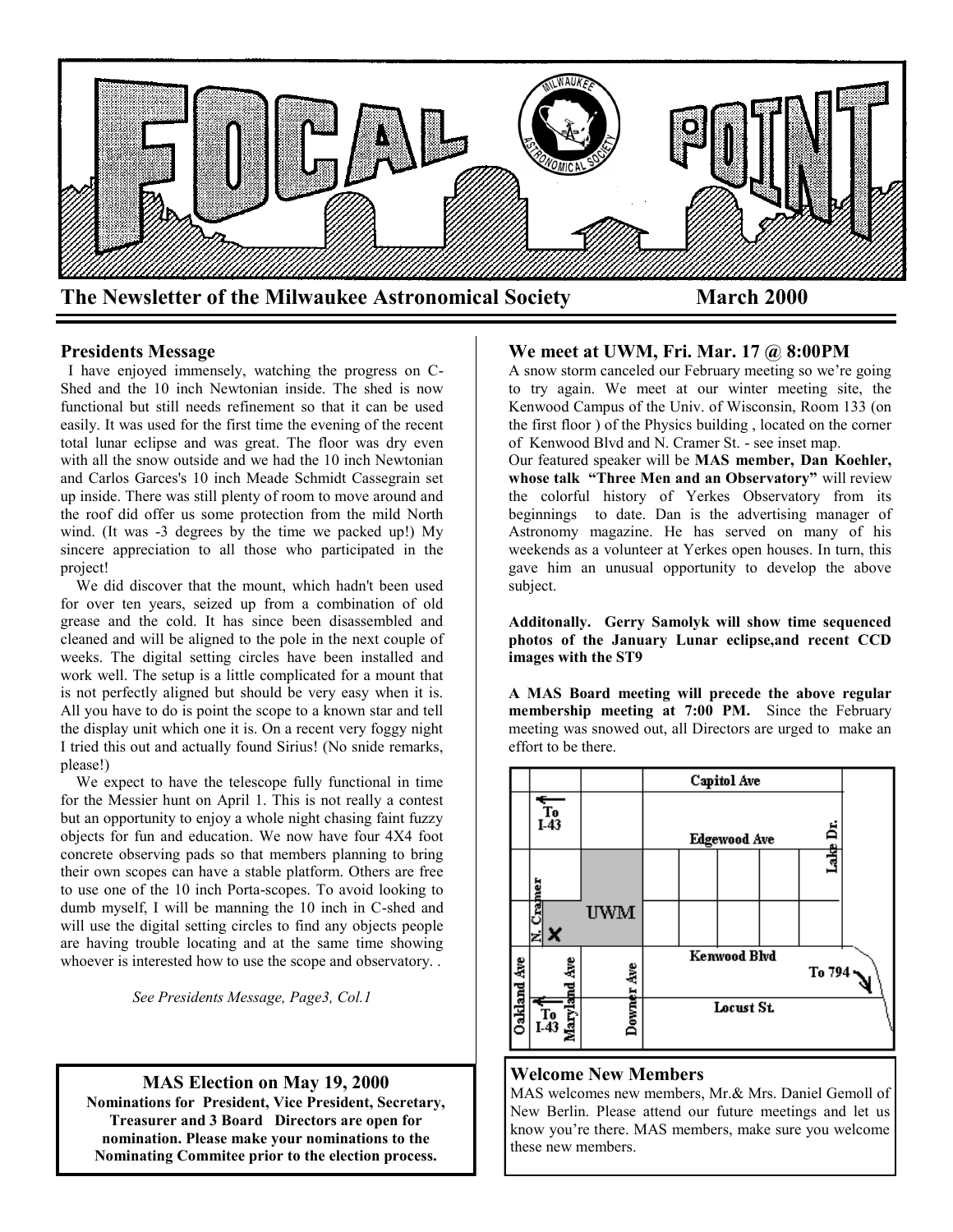# **Lee's Page**

2

### **Summer Observer Training for Teens**

Hey teen MAS members and their parents! Don't know where to start in Astronomy? What equipment is at our Observatory? What observing programs are available? Well! You've come to the right place! The MAS has recognized a need to service our younger members and so wants to sponsor a pair of seminars in "Amateur Astronomy for Teens" at the Observatory sometime in June and August while students are not in school. We would like to gauge interest in this topic so if you would like to attend, please call Lee Keith at 425-2331 to register or give your ideas as to what should be covered.

### **Y2k MAS Open House Schedule**

The Open House Schedule has been set. Due to popular request, there will be only 6 this year, three in the spring and 3 in the summer/fall with preference given to first quarter moons and avoiding full moons. Remember that all open houses start at 8:00pm at the observatory and I am always looking for people to give a short 15 min at a 6th grade level talk on the topic of the night below. Call 425-2331 to volunteer.

| April 14 | Constellation Myths  |
|----------|----------------------|
| May 12   | <b>Moon Craters</b>  |
| May 26   | Mecurial Mercury     |
| Aug $11$ | Perseid Meteors      |
| Sept 8   | Summer Milky Way     |
| Oct 6    | See Uranus & Neptune |

### **Telescope Building Class may be offered**

The MAS is trying to get our teenaged members to be more involved in Society activities. In that vein, I would like to know what interest there is in putting together a telescope making class. It would be held this summer at the observatory. There would be 2 telescope sizes, 4/1/4 inch and 6 inch Dobsonians at \$263 and \$424 respectively. This would be a

great parent/child project and you get to paint or decorate your scope inany way you wish!

Since there are some arrangements and logistics to be done, I need to know if anyone wants to make a telescope. If you would like more information or would like to register for the class, please call Lee Keith at 425-2331 before April 1 and sooner if possible. If there is not enough interest, we will not have the class.

### **Waukesha Planetarium Lecture Series**

I got an announcement from the Horowitz Planetarium in Waukesha concerning their upcoming planetarium show schedule for the Spring and would like to pass the info on to MAS members. The next program is called "The Explorers" and will be presented on Wednesdays April 5, 12 and 26th at 7:00 PM. The program description is as follows:

Modern astronomy knowledge is based on the collective accomplishments of past astronomers. This new NASA program presented by the Bishop Planetarium investigates the brilliant lives and times of ancient astronomers, then relates

### *Planetarium Schedule continued*

early astronomy breakthroughs to those of today.

Reservations are required at (262) 970-1083 and are free to the public.The planetarium is just a few blocks west of Carroll College in Waukesha. More info can also be on the Internet (www.waukesha.k12.wi.us).

### **Get Your Feet Wet...Try For a Messier Certificate**

The MAS sponsors many observing activities through the Astronomical League, a confederation of astronomical societies across the country. Upon completion of the observing

requirements, members will receive a numbered certificate and in many cases, a lapel pin.

Observing activities include the Messier, Herschel Binocular, Deep Sky, Double Star and Lunar Certificates, among

many others! The Messier Club is a set of 107 of the best deep-sky objects the sky, which is the most popular way for amateur astronomers to learn the sky. The Herschel Club requires you to observe 400 much more challenging objects and the Double Star Club consists of 100 of the very best double and multiple stars that can be seen with the smallest

of telescopes. Since these observing clubs are designed to help observers learn the sky and how to use their

telescopes, NO DIGITAL SETTING CIRCLES OR COMPUTER LOCATING DEVICES ARE

ALLOWED! To help you in this quest for fame, the MAS has observing club flyers available for the Messier, Binocular Messier, Deep Sky Binocular, Double Star and Lunar clubs. Just send an 8.5 by 11 in. envelope with enough postage for 4 ounces (99 cents) OR a floppy disk for the info on all the observing clubs to: Lee Keith, MAS Observing Clubs Coordinator, 8150 Legend Dr., Franklin, WI 53132-9623 or call 425-2331 for more information any observing club.

### **UW- Waukesha Astronomy Course**

Learn all about the science of Astronomy and what's happening in the sky from a non-credit course entitled ADVENTURES IN ASTRONOMY offered through by UW-Waukesha. Topics include:earth centered astronomy including moon, sun & stars; the solar system, structure of our home galaxy, nebulae, star clusters, other galaxies, galactic clusters, quasars, and the ultimate fate of the universe.

Special activities include telling time with the Big Dipper and observing sessions at the MAS observatory. Students will also receive astronomical software for the IBM PC. The classes run 7 Monday evenings from March 6th through April. For more information or to enroll, call Don Bracco at UW-Waukesha at 521-5460.

*Eds Note:*

*Lee Keith, our Vice President, fed me so many pertinent inputs in the last month that I thought I'd put them together and dub it Lee's page. Lee teaches the above Course at UW Waukesha with hands on training at our Observatory. Lastly, Lee is the club coordinator for obtaining a Messier Certificate. The Messier article is reprinted because March is a great month for finding most of the Messier Objects- See March S&T magazine for details.*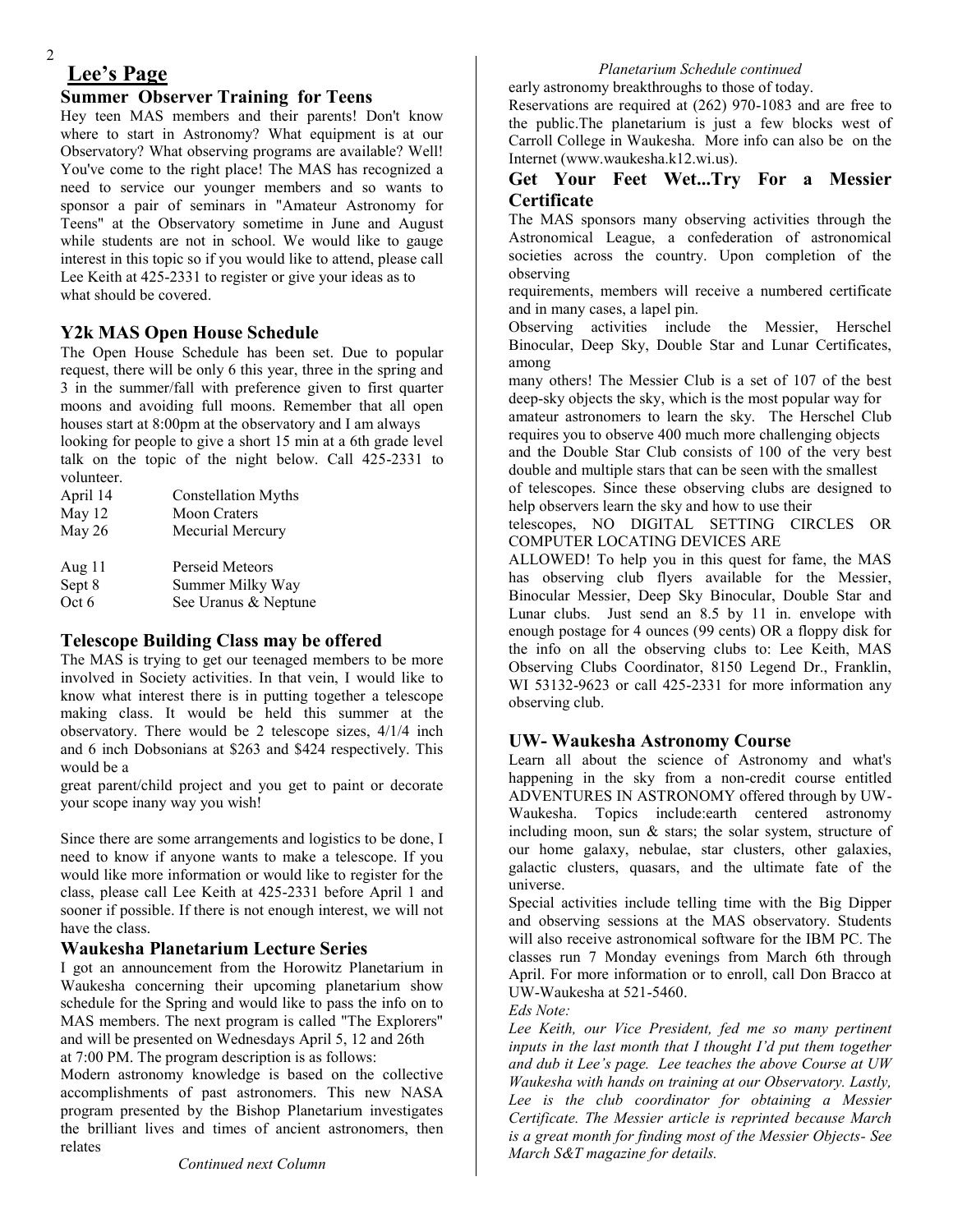#### *Presidents Message Continued*

We plan on having an informal dedication of the scope and shed during the regular meeting of the club in May.

This brings me to another subject. The elections for the three positions on the board of directors and for the club officers will also take pace at the May meeting. I am delighted to say that several people have expressed an interest in running but the nominations are still open so let Gerry Samolyk or myself know if you're interested in running. (Phone numbers are on the back page) The board meets once a month and it is important to attend. For all but the summer months, the board meeting takes place before the regular club meetings so it doesn't require an extra trip.

Finally, I plan on resuming my First Saturday meetings in May (The Messier hunt is on the first Sat. in April). The purpose is to help beginners with any questions about Astronomy and telescopes, and will probably concentrate on demonstrating the C-scope so that as many people as possible get trained to use this instrument on their own.

#### *Scott Jamieson, MAS President*

#### **Library News**

**AAVSO: Observed Minima Timings of Eclipsing Binaries #5, October 1999.** The American Association of Variable Star Observers offers a unique chance for amateurs to contribute valuable scientific data, for use by professionals, or anyone, to analyze and study star systems and their dynamics. These resources are located in the vertical file at the MAS Observatory.- Donated by Gerry Samolyk, MAS Observatory Director.

Gerry noted that 10 of the 46 observers that contributed data to this variable star reference are, or were MAS members.

#### *Scott Laskowski, MAS Librarian*

*Eds Note: It is hoped in future issues, we can at least outline some of the elements of variable star obsesrving in hopes of whetting some amateur appetites. If enough interest shows up ,I'm sure hands on demos can be arranged .*

#### .**Messier Hunt at MAS, April 1**

The club is promoting an informal Messier Hunt night on Saturday nite, April 1. The club calls it impromtu because of the vagaries of Wisconsin weather at this time of year have a way of shortcutting the best laid plans. If the Messier certificate article on page 2 whets your appetite, heres a chance to get a running start. At this time of year its theoretically possible to find most of the 110 Messier objects by going from dusk to dawn. A lot of clubs run marathons to see who can log the most objects in one night. Our hunt is one step back from this approach.....its more like learning how to walk before you run.

Bring your own scopes or come out and use one of the clubs Portascopes and start finding your way around the sky. Help should be on hand to help out on finding various objects (see Presidents Message). Once you get the knack of it though, you'll have to hone your area search skills.

The March issue of Sky and Telescope magazine has an excellnt article on looking for Messier objects and lists the objects, in order of appearance, starting at dusk and going through til dawn. It also flags out whether the difficulty in finding them.See the article on Messier Marathon in the March Sky & Telescope magazine p119 for tips and a list of objects in chronological order..

#### **First Saturday Night Tutoring sessions resume**

Scott Jamieson will be present on site every first Saturday nite of the month starting on April 1.Scott is usually there at nightfall and is available for familiarization training on any of the observatory scopes, "how to" sessions, or try to answer your astronomy questions. These first saturday sessions will continue into the fall until weather slows things up. The April 1 session will probably be Messier object oriented (see above article). Since the Observatory Director is the keyholder for that nite, you get two for the price of one.